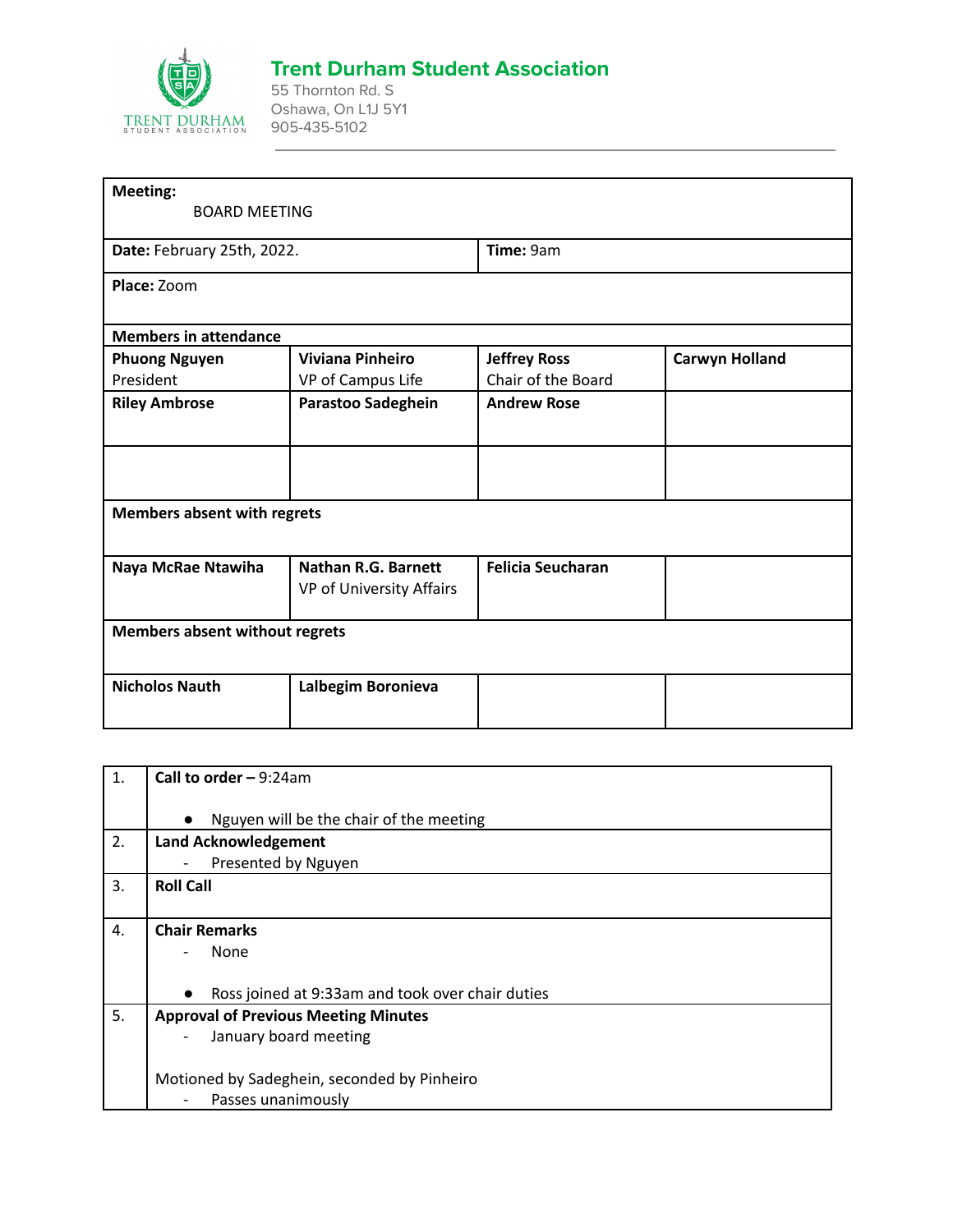

| 6.  | <b>Review of Action Items</b>                                                                                              |  |
|-----|----------------------------------------------------------------------------------------------------------------------------|--|
|     | None                                                                                                                       |  |
| 7.  | <b>Call for New Business</b>                                                                                               |  |
|     | Nguyen to add "Off Campus Housing Referendum Scheduling" to agenda                                                         |  |
|     | Motioned by Nguyen, seconded by Pinheiro                                                                                   |  |
|     | Passes unanimously                                                                                                         |  |
|     |                                                                                                                            |  |
| 8.  | <b>Approval of Agenda</b>                                                                                                  |  |
|     | Motioned by Sadeghein, seconded by Ambrose                                                                                 |  |
|     | Passes unanimously                                                                                                         |  |
| 9.  | <b>Declaration of Conflict of Interest</b>                                                                                 |  |
|     |                                                                                                                            |  |
|     | None                                                                                                                       |  |
| 10. | <b>Executive Updates</b>                                                                                                   |  |
|     | Overview of exec updates (Attached in board drives)                                                                        |  |
|     | The three executives gave an update of what they have been working on over the past month.                                 |  |
|     | Nguyen apologized for the lateness of documents and offered support to TDSA Board of<br>Directors as they leave their role |  |
|     |                                                                                                                            |  |
| 11. | <b>Board Updates</b>                                                                                                       |  |
|     | Ambrose: I am the board on Undergrad academic policy committee, the committee                                              |  |
|     | hasn't met yet but we have been given documentation to review.                                                             |  |
| 12  | Winter AGM Dates: April 1st, 2022                                                                                          |  |
|     | Nguyen went over the date for the winter AGM                                                                               |  |
|     | Be it resolved that: The TDSA Board of Directors approve winter AGM Date                                                   |  |
|     | Moved by Nguyen, seconded by Ambrose                                                                                       |  |
|     | Motion passes unanimously                                                                                                  |  |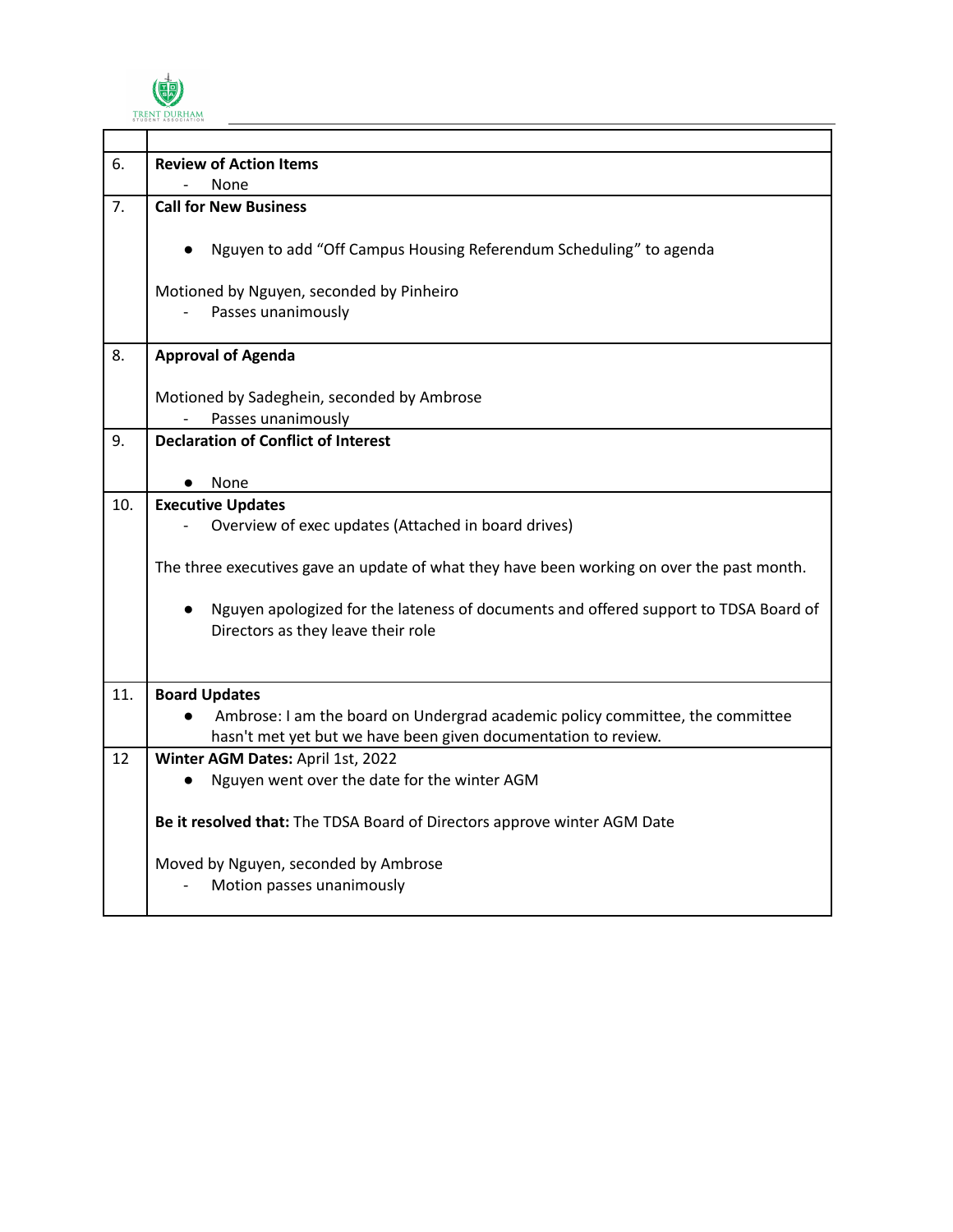

|    | TRENT DURHAM                                                                                                                                                                                                                                                                                                                                                                                                                                                                                                                                                                                                                                                                                                                                                                                                                                                                                                                                                                                                                                                                                                                                                                                                                                                                      |
|----|-----------------------------------------------------------------------------------------------------------------------------------------------------------------------------------------------------------------------------------------------------------------------------------------------------------------------------------------------------------------------------------------------------------------------------------------------------------------------------------------------------------------------------------------------------------------------------------------------------------------------------------------------------------------------------------------------------------------------------------------------------------------------------------------------------------------------------------------------------------------------------------------------------------------------------------------------------------------------------------------------------------------------------------------------------------------------------------------------------------------------------------------------------------------------------------------------------------------------------------------------------------------------------------|
| 13 | <b>Board Vacancy</b><br>Nguyen: Recently we have had a director - Jessie Assaf - resign from the board. Now<br>that has gone through we have an official empty spot on our Board. Now that we are in<br>February, we only have 2 meetings left. Which brings me to the point, do we need to fill<br>out the position?<br>Ambrose: What is the question?<br>Nguyen: This is a discussion - but my question is that should we replace this position<br>$\bullet$<br>with little time left.<br>Sadeghein: I dont think it makes sense at this point, especially with the semester<br>coming to an end.<br>Ambrose: Is there anything in the by-law that says we have to appoint one.<br>Osazuwa: There isn't a by-law, but there is a policy in place. The board of directors can<br>$\bullet$<br>overrule that.<br>Sadeghein: We should release a statement stating that due to the fact that term is<br>coming to an end, a decision has been made to not fill up the position.<br>Ambrose: Is it possible to do a strawpoll on this?<br>Ambrose introduced a motion.<br>BIRT the TDSA Board of Directors will not fill the vacant board of directors position for the<br>remainder of the 2021/22 term.<br>Moved by Ambrose, seconded by Sadeghein<br>motioned passed unanimously |
| 14 | <b>Covid-19 Update</b><br>Ambrose went over the restrictions in residence due to Covid-19. He would like to ask<br>the executives if there are any general updates from the University.<br>Nguyen: Not really. The University just like the province is reducing some mandates<br>come March 1st. People are still encouraged to wear masks and get their booster shots.<br>Ambrose: Will clubs be able to run events on campus?<br>Pinheiro: Clubs have been able to host events, they just have to follow the Covid<br>guidelines - the number of people in a space at once.<br>Ambrose: With the removal of vaccine tracking at dining areas and in general. Is there a<br>chance that the University will remove the mask mandate?<br>Nguyen: I could make speculations, and where I hear them from are second and third<br>hand. If the government and public health remove the mask mandates, I think the<br>University will follow. While there is alot of distrust between students and the<br>University, the University does its best to follow public health guidelines.<br>Ambrose: Does the board have any concern about the relaxing covid mandates?                                                                                                                |